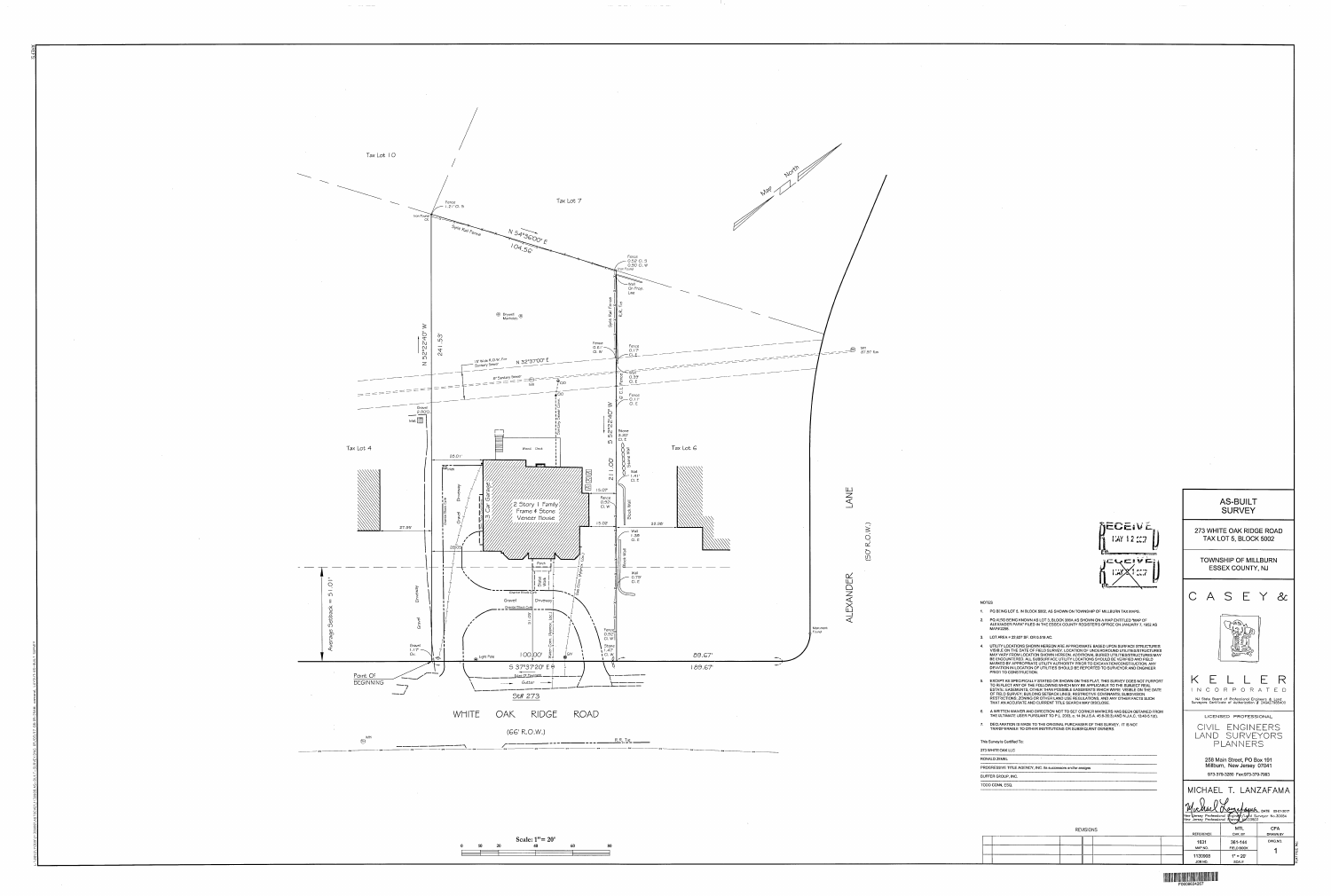

والموارد المستقلبات

### STANDARD FOR STABILIZATION WITH MULCH ONLY

Stabilizing exposed soils with non-vegetative materials exposed for periods longer than 14 days

To protect exposed soil surfaces from erosion damage and to reduce offsite environmental damage

Provides temporary mechanical protection against wind or rainfall induced soil erosion until permanent vegetative cover may be

This practice is applicable to areas subject to erosion, where the season and other conditions may not be suitable for growing an erosion-resistant cover or where stabilization is needed for a short period until more suitable protection can be applied.

A. Grade as needed and feasible to permit the use of conventional equipment for seedbed preparation, seeding, mulch application, and mulch anchoring. All grading should be done in accordance with Standards for Land Grading B. Install needed erosion control practices or facilities such as diversions, grade stabilization structures, channel stabilization measures, sediment basins, and waterways. See Standards 11 through 42.

C. Unrotted small-grain straw, at 2.0 to 2.5 tons per acre, is spread uniformly at 90 to 115 pounds per 1,000 square feet and anchored with a mulch anchoring tool, liquid mulch binders, or netting tie down. Other suitable materials may be used if approved by the Soil Conservation District. The approved rates above have been met when the mulch covers the ground ompletely upon visual inspection, i.e. the inspector cannot see the ground below the nulch.

E. Mulch netting, such as paper jute, excelsior, cotton, or plastic, may be used.

F. Woodchips applied uniformly to a minimum depth of 2 inches may be used. Woodchips will not be used on areas where

G. Gravel, crushed stone, or slag at the rate of 9 cubic yards per 1,000 sq. ft. applied uniformly to a minimum depth of 3 inches 3. Mulch Anchoring - should be accomplished immediately after placement of hay or straw mulch to minimize loss by wind or water.

H. Peg and Twine - Drive 8 to 10 inch wooden pegs to within 2 to 3 inches of the soil surface every 4 feet in all directions. For the same term of the same of the same term of the same with the same of the source of the same of the same<br>Criss-cross and a square pattern. Secure twine around each peg with two or more round turns.

J. Crimper Mulch Anchoring Coulter Tool - A tractor-drawn implement especially designed to punch and anchor mulch into the soil surface. This practice affords maximum erosion control, but its use is limited to those slopes upon which the tractor can operate safely. Soil penetration should be about 3 to 4 inches. On sloping land, the operation should be on the contour.

4. Applications should be heavier at edges where wind catches the mulch, in valleys, and at crests of banks. Remainder of area

a. Organic and Vegetable Based Binders - Naturally occurring, powder based, hydrophilic materials that mixed with water formulates a gel and when applied to mulch under satisfactory curing conditions will form membrane networks of insoluble polymers. The vegetable gel shall be physiologically harmless and not result in a phyto-toxic effect or<br>Impede growth of turfgrass. Vegetable based gels shall be applied at rates and weather conditions recomme

b. Synthetic Binders - High polymer synthetic emulsion, miscible with water when diluted and following application to response and curing shall no longer be soluble or dispersible in water. It shall be applied at rates and weather<br>conditions recommended by the manufacturer and remain tacky until germination of grass.

#### **LEGEND EXISTING** PROPOSED  $+{}^{244.45}$ Spot Elevation  $\bullet$  247.00  $-$  240 Contour  $\sim$ 240 Manhol 启 Inlet Light Pole  $\rightarrow$  $\frac{1}{2} \frac{1}{2} \frac{1}{2} \frac{1}{2} \frac{1}{2} \frac{1}{2} \frac{1}{2} \frac{1}{2} \frac{1}{2} \frac{1}{2} \frac{1}{2} \frac{1}{2} \frac{1}{2} \frac{1}{2} \frac{1}{2} \frac{1}{2} \frac{1}{2} \frac{1}{2} \frac{1}{2} \frac{1}{2} \frac{1}{2} \frac{1}{2} \frac{1}{2} \frac{1}{2} \frac{1}{2} \frac{1}{2} \frac{1}{2} \frac{1}{2} \frac{1}{2} \frac{1}{2} \frac{1}{2} \frac{$ Concrete Curb Walls  $-x$   $-x$ Fenc Filter Fence —1-—1-New Pavemen Sign Hydrant  $\infty$ Concrete Wal د هم که<br>در من Tree ۞ Tree Removal Inlet Protection

PLOT PLAN NOTES

1. Proposed house taken from architectural plans prepared by Baio Architects of Millburn, New Jersey, received electronically on 03-13-2014. 2. Zoning compliance is shown on separate "Township of Millburn Building & Zoning Department Zoning

Calculation Form 3. Building compliance with all applicable zoning and building code requirements including building height is

the responsibility of the architect. **GENERAL NOTES** 

- 1. This plan is intended to satisfy the minimum requirements of the Township of Millburn's "Soil Erosion Cortrol Regulations" as outlined in Chapter 17 of the Municipal Ordinance Code. 2. This plan is not intended to mitigate or remediate existing drainage problems that may exist prior to
- construction. To mitigate both existing problems and future problems as a result of the proposed development, this plan must be part of a comprehensive grading plan which must be properly executed in the field. This plan may be expanded to address such drainage issues at the client's request under separate proposal & contract.
- 3. Proper installation of subsurface drainage systems are critical to their operational success. Accordingly unless separately and specifically retained to provide construction supervision and inspection, Casey  $\&$ Keller's warranty is limited to and terminates upon approval of the plan by the Township of Millbum Building Department.
- 4. Dec'aration is made to the original purchaser of this plan and is not transferable to subsequent owners of this property or other properties. This plan and all copies remain the intellectual and physical property of Casey & Keller, Inc.
- SURVEY NOTES
- 1. PQ being Lot 5, Block 5002, Township of Millburn Tax Maps
- 2. Lot Area = 22,627 sq.ft. or 0.519 acres
- 3. Survey was based upon information provided and may be subject to such information as a current and accurate title search may disclose. Accuracy of boundary information including easements and restrictive covenants is limited to accuracy of
- survey and such information as a current and accurate title search may disclose
- 4. Elevations are based upon an assumed datum which has been approximated to NGVD 1929. 5. All utility information shown hereon is approximate based upon surface structures clearly visible on the date of field survey. Location of underground utilities/structures may vary from the location shown hereon Additional buried utilities/structures may exist. All subsurface utility locations should be field verified and marked by the appropriate utility authority prior to excavation/construction. Any deviation in the location of utilities should be reported to the Surveyor and Engineer prior to construction.
- 6. Envimmental and subsurface conditions were not examined as a part of this project.

Scale:  $1" = 20"$  $\mathbf{0}$ 10 20

HUDSON-ESSEX-PASSAIC COUNTY SOIL CONSERVATION DISTRICT: SOIL EROSION AND SEDIMENT CONTROL **NOTES** 

- All soil erosion and sediment control practices on this plan will be constructed in accordance with the 7th Edition last revised January 2014. These measures will be installed prior to any major soil disturbance or in their proper sequence and maintained until permanent protection is established.
- All soil to be exposed or stockpiled for a period of greater than 14 days, and not under active construction, will be temporarily seeded and hay mulched or otherwise provided with vegetative cover. This temporary cover shall be maintained until such time whereby permanent estabilization is established
- <u>Seeding Dates:</u> The following seeding dates are best recommended to establish permanent vegetative cover within most locations in the<br>HEPSCD: Spring 3/1-5/15 and Fall 8/15 10/1
- Sediment fences are to be properly trenched and maintained until permanent vegetative cover is established
- All storm drainage inlets shall be protected by one of the practices accepted in the Standards, and protection shall remain until permanent stabilization has been established. Storm drainage outlet points shall be protected as required before they become functional.
- Mulch materials shall be un-rotted small grain straw applied at the rate of 70 to 90 pounds per 1,000 square feet and anchored with a mulch anchoring tool, liquid mulch binders, or netting tie down. Other suitable materials may be used if approved by the Soil Conservation District. All erosion control devices shall be periodically inspected, maintained and corrected by the contractor. Any damage incurred by erosion
- shall be rectified immediately. The Hudson-Essex-Passaic Soil Conservation District will be notified in writing at least 48 hours prior to any soil disturbing activities. Fax -
- (973) 364-0784 OR email INFORMATION@HEPSCD.ORG The applicant must obtain a District issued Report-of-Compliance prior to applying for the Certificate of Occupancy or Temporary<br>Certificate of Occupancy from the respective municipality, NJ - DCA or any other controlling deposit may be posted with the District when winter weather or snow cover prohibits the proper application of seed, mulch, fertilizer or
- Paved roadways must be kept clean at all times. Do not utilize a fire or garden hose to clean roads unless the runoff is directed to a properly designed and functioning sediment basin. Water pumped out of the excavated areas contains sediments that must be removed prior to discharging to receiving bodies of water using removable pumping stations, sump pits, portable sedimentation tanks and/or silt
- All surfaces having lawn or landscaping as final cover are to be provided topsoil prior to re-seeding, sodding or planting. A depth of 5 inches 11. (unsettled) is recommended.
- All plan revisions must be submitted to the District for proper review and approval. A crushed stone wheel cleaning tracking-pad is to be installed at all site exits using 2 1/2-1 "crushed angular stone (ASTM 2 or 3) to a  $13.$
- minimum length of 50 feet and minimum depth of 6". All driveways must be provided with crushed stone until paving is complete. Steep slopes incurring disturbance may require additional stabilization measures. These "special" measures shall be designed by the
- applicant's engineer and be approved by the Soil Conservation District. The Hudson-Essex-Passaic Soil Conservation District shall be notified, in writing, for the sale of any portion of the project or for
- The Hudson-Casex-Fassare 30n Conservation District shall be houned, in writing, for the sale of any portion of the project of<br>the sale of individual lots. New owners' information shall be provided. Additional measures deem 16. SEQUENCE OF CONSTRUCTION

3 Days

3 Weeks

1 Week

16 Weeks

1 Week

3 Days

1 Week

1 Day

3 Weeks

- 1. Install Sediment Control Fence, Vehicle Tracking Pad and Tree Protection 2. Demolish existing house
- 3. Rough Grade Property 4. Construct new building(s) as applicable
- 5. Finalize Grading of Property & install Temporary Stabilization 6. Construct walks, patios & driveway curbing
- 7. Remove Vehicle Tracking Pad & Pave Driveways 8. Install Permanent Stabilization
- 9. Remove Sediment Control Fence TEMPORARY VEGETATIVE STABILIZATION GRASSES,
	- SEEDING RATES, DATES AND DEPTHS SEEDING RATE (1) OPTIMUM SEEDING DATE (2) OPTIMUM

| <b>SEED SELECTIONS</b>            | SEEDING RATE (1)<br>(pounds) |                              |                              | OPTIMUM SEEDING DATE (2)<br>based on Plant Hardiness Zone |                            |                       |  |
|-----------------------------------|------------------------------|------------------------------|------------------------------|-----------------------------------------------------------|----------------------------|-----------------------|--|
|                                   | Per Acre                     | Per 1000 Sq. Ft. ZONE 5b, 6s |                              | ZONE 6b                                                   | ZONE 7a 7b                 | DEPTH (3)<br>(inches) |  |
| COOL SEASON GRASSES               |                              |                              |                              |                                                           |                            |                       |  |
| PERENNIAL RYEGRASS                | 40                           | 1.0                          | $3/15 - 6/1$<br>$B/1 - B/15$ | $3/1 - 5/15$<br>8/15-10/1                                 | $2/15 - 5/1$<br>8/15-10/15 | 0.5                   |  |
| SPRING OATS                       | 86                           | 2.0                          | $3/15 - 6/1$<br>$8/1 - 9/15$ | $3/1 - 5/15$<br>8/15-10/1                                 | $2/15 - 5/1$<br>8/15-10/15 | 1.0                   |  |
| <b>VINTER BARLEY</b>              | 96                           | 2.2                          | 8/1-9/15                     | 8/15-10/1                                                 | 8/15-10/15                 | 1.0                   |  |
| WINTER CEREAL RYE                 | 112                          | 2.8                          | $8/1 - 11/1$                 | 8/1-11/15                                                 | 8/1-12/15                  | 1.0                   |  |
| <b><i>NARM SEASON GRASSES</i></b> |                              |                              |                              |                                                           |                            |                       |  |
| PEARL MILLET                      | 20                           | 0.5                          | $6/1 - 8/1$                  | $5/15 - 8/15$                                             | $5/1 - 9/1$                | 1.0                   |  |
| MILLET(GERMAN OR HUNGARIAN)       | 30                           | 0.7                          | $6/1 - 8/1$                  | $5/15 - 8/15$                                             | $5/1 - 9/1$                | 1.0                   |  |
| <b>WEEPING LOVEGRASS</b>          | 5                            | 0.2                          | $6/1 - 8/1$                  | 5/15-8/15                                                 | $5/1 - 9/1$                | 0.25                  |  |
|                                   |                              |                              | PERMANENT VEGETATIVE COVER   |                                                           |                            |                       |  |
| <b>APPLICATION</b>                | SEED<br><b>CELECTIONS</b>    |                              | <b>SEEDING RATE</b>          |                                                           | <b>LIMESTONE</b>           | <b>FERTILIZER</b>     |  |

| <b>APPLICATION</b>          | SEED<br><b>SELECTIONS</b> | <b>SEEDING RATE</b><br>(pounds/Acre) | <b>LIMESTONE</b><br>(tons/Acre) | <b>FERTILIZER</b><br>(Ibs/Acre) | OPTIMUM SEEDING<br><b>DATES</b> |
|-----------------------------|---------------------------|--------------------------------------|---------------------------------|---------------------------------|---------------------------------|
| RESIDENTIAL/COMMERCIAL LOTS | TURF TYPE TALL FESCUE     | 150                                  |                                 | 10-20-10<br>50                  | 3/1-4/30 & 8/15-11/15           |
| DRAINAGE DITCHES            | <b>REED CANARY GRASS</b>  | 25                                   |                                 |                                 |                                 |
| SWALES AND DETENTION BASINS | KENTUCKY BLUEGRASS        | 60                                   |                                 | 50<br>10-20-10                  | 3/1-4/30 & 8/15-11/15           |
|                             |                           |                                      |                                 |                                 |                                 |

SEEDING RATE FOR WARM GRASS, SELECTION 5-7 SHALL BE ADJUSTED TO REFLECT THE AMOUNT OF PURE LINE SEED (PLS) AS<br>DETERMINED BY A GERMINATION TEST RESULT. NO ADJUSTMENT IS REQUIRED FOR COOL SEASON GRASSES 2. MAY BE PLANTED THROUGHOUT SUMMER, IF SOIL MOISTURE IS ADEQUATE OR SEEDED AREA CAN BE IRRIGATED

3. TWICE THE DEPTH FOR SANDY SOILS

 $5 - \frac{F_{ES}}{2} \frac{1}{2} g_{.20}$ 

**EROSION CONTROL** PLAN 273 WHITE OAK RIDGE ROAD TAX LOT 5, BLOCK 5002 **TOWNSHIP OF MILLBURN ESSEX COUNTY, NJ** CASEY <u>&</u>  $7/8$ d  $E$ R K. E INCORPORATED

**GRADING, DRAINAGE &** 

NJ State Board of Professional Engineers & Land<br>Surveyors Certificate of Authorization # 24GA27985400

LICENSED PROFESSIONAL CIVIL ENGINEERS LAND SURVEYORS PLANNERS

258 Main Street, PO Box 191 Millburn, New Jersey 07041 973-379-3280 Fax:973-379-7993

MICHAEL T. LANZAFAM/ <u> Tickall Kamafagua</u> DATE 10-17-13 ew Versey Professional Enginer Land Surveyor No.30084 **PM** 

|                        |               | <b>REVISIONS</b> |  | <b>REFERENCE</b>   | —<br><b>MTL</b><br>CHK. BY | <b>PM</b><br>DRAWN BY |
|------------------------|---------------|------------------|--|--------------------|----------------------------|-----------------------|
|                        |               |                  |  | 1631<br>MAP NO.    | 361-144<br>FIELD BOOK      | DWG.NO.               |
| Landscape design Added | $12 - 8 - 15$ |                  |  | 1130908<br>JOB NO. | $1" = 20"$<br><b>SCALE</b> |                       |